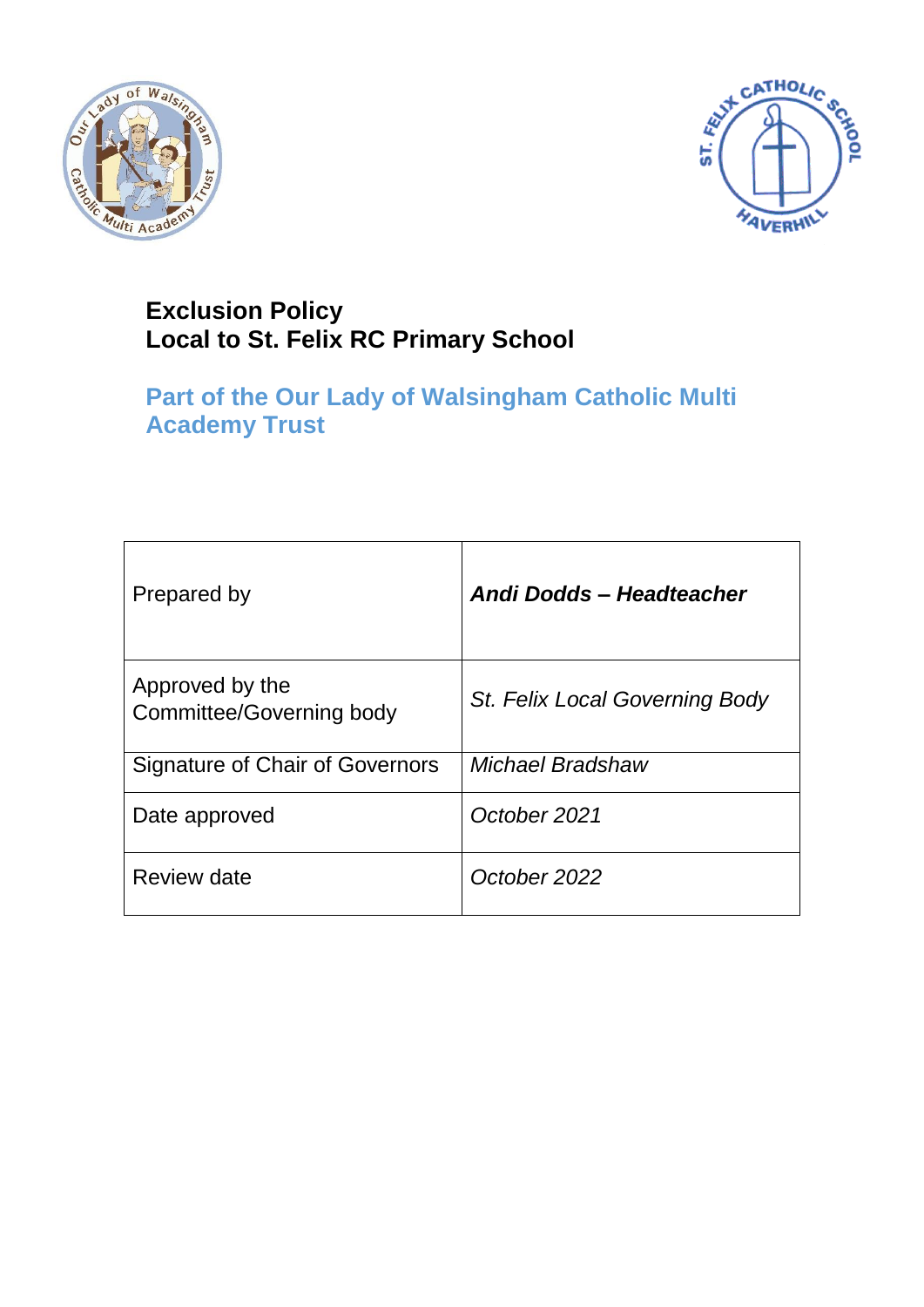# **Exclusion Policy**

This policy should be read in conjunction with the **Behaviour and Anti-Bullying Policy**, which outlines:

# **Behaviour and Anti-Bullying Policy Extracts:**

### **Aims and objectives**

**It is a primary aim of our school that every member of the school community feels valued and respected, and that each person is treated fairly and well. We believe that the most effective way of achieving our aims is to promote and praise positive behaviour, encouraging children to conduct themselves in a responsible, self-disciplined manner and to care about the needs and rights of others.**

• Our Behaviour Policy is underpinned by our school mission statement and curriculum drivers – possibility, responsibility and community.

• Our Behaviour Policy uses a Restorative Approach to promote effective means by which all members of the school can live and work together in a supportive way. The aim of employing restorative approaches is to empower adults and children with skills, knowledge and strategies in order to successfully and proactively address conflict and behavioural problems.

• The school creates an atmosphere of respect, acceptance and forgiveness towards all members of the school community regardless of age, disability, ethnicity, gender, gender identity, and religious belief, and sexual orientation, marital or maternity status. We are proud of the diversity of our school's harmonious community.

# **Unacceptable Behaviour**

Whilst we aim to always reward positive behaviour, it is equally important that we respond to any unacceptable behaviour in an agreed and consistent way. The vast majority of pupils support our school expectations by making positive choices and behaving appropriately at all times.

The following are behaviours which we view as unacceptable and not in line with our Code of Conduct:

Behaviour disruptive to learning; Physical violence or threat of physical violence; Discrimination of any kind; Deliberate disobedience, including theft and lying; Threatening or aggressive behaviour, including bullying; Disregard for the school environment & property; Deliberate rudeness; Swearing; Deliberately leaving the school premises without permission.

Pupils are encouraged to reflect on their behaviour by completing a reflection with the class teacher after the lesson in line with our restorative approach (Appendix 4). Where patterns of unacceptable behaviour have been identified, the class teacher will liaise with their Key Stage Leader to consider the need for a differentiated approach. All occurrences of unacceptable behaviour will be recorded on a behaviour form (appendix 5) and shared with Head of School.

# **Exclusion**

On very rare occasions it may be necessary to exclude a pupil on a temporary or permanent decision. A decision to do this is not taken lightly, and is certainly not imposed without due consultation with all those involved with the pupil, and not without trying every possible alternative first. It is acknowledged that most pupils and their parents prefer to work towards a positive solution to difficulties and appreciate the opportunities the school can offer in encouraging a pupil to feel able to secure his/her own future within the school environment.

This **Exclusion Policy** is designed to briefly outline the school's approach to exclusions within the statutory framework as defined in *The School Discipline* (Pupil Exclusions and Reviews) (England) Regulations 2012. It outlines only where the school offers its own additional guidance, which complement and reinforce the statutory guidance, for purposes of clarity in the day-to-day operation of the school.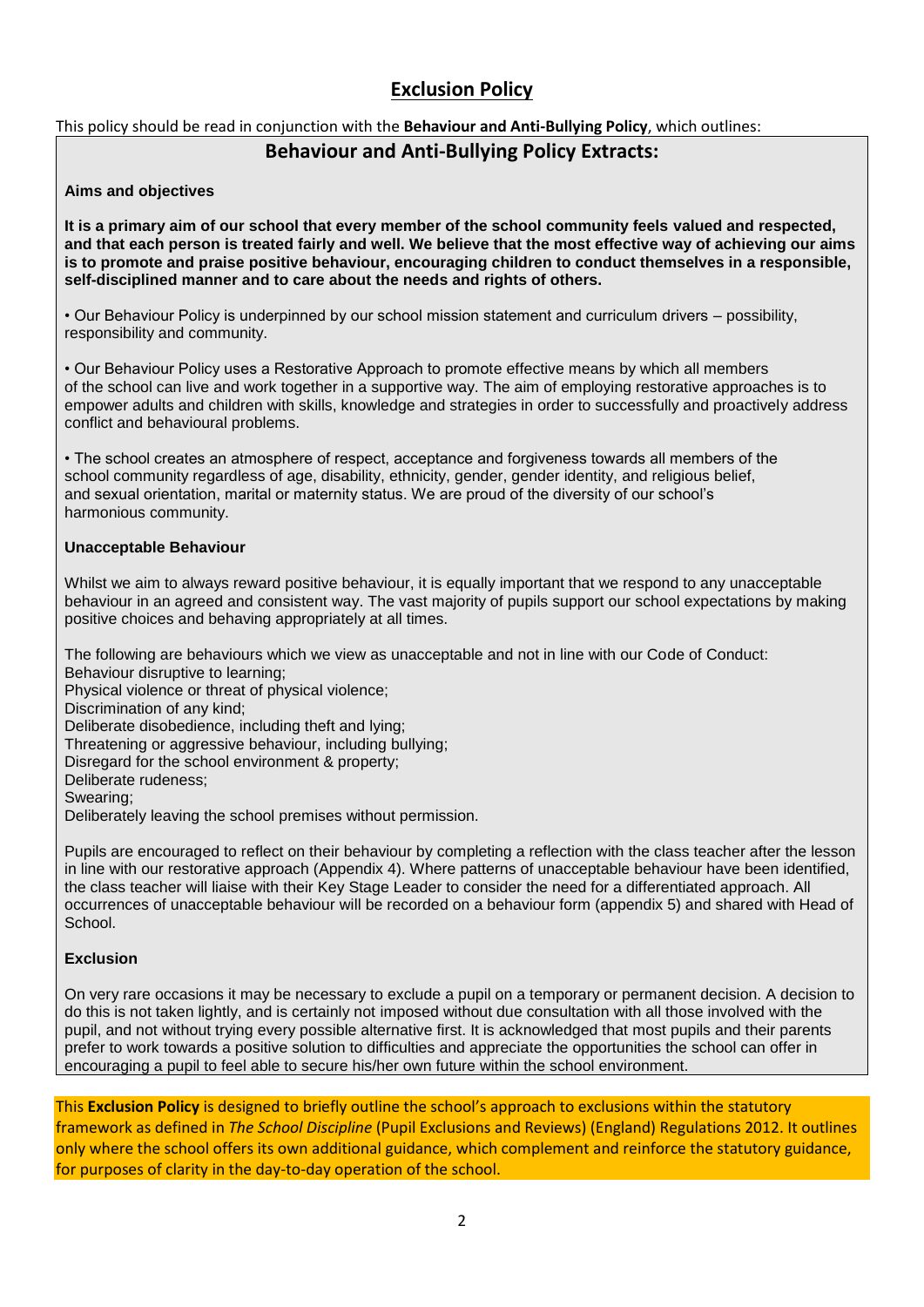# **This policy should be read in conjunction with the school Safeguarding Policy**

# **Principles**

1) The school seeks to reduce the number of incidents leading to exclusions by promoting a positive atmosphere of mutual respect and discipline within the school.

2) Exclusion or Suspension is a sanction used by the school only in cases deemed as serious breaches of the School Behaviour Policy. The **Unacceptable Behaviour** section of the **Behaviour and Anti-Bullying Policy** outlines examples of when a student may be at risk of exclusion from school.

2) A Suspension from the school can only be authorised by the Headteacher or members of SLT acting on her behalf. If none are available to authorise the exclusion, a decision should be deferred until the opportunity for authorisation is available.

3) In the case of a Permanent Exclusion this can only be authorised by the Headteacher and must only be done after consulting the Chair of Governors of the intention to impose this sanction, although the final decision rests with the Head of the school.

5) The school regularly monitors the number of Suspensions to ensure that no group of students is unfairly disadvantaged through their use and that any underlying needs of individuals are being fully met.

#### **Notification of an Exclusion**

1) Parents will be notified as soon as possible of the decision to exclude a student and the reason for the exclusion. This will be done on the day of the exclusion being authorised by either direct phone contact or a face-to-face meeting. A written confirmation of the reason(s) for the exclusion will be sent to parents the same day.

2) In the case of a permanent exclusion, parents will be notified by the Headteacher in a face-to-face meeting.

3) A student who has been excluded will have the reason for his/her exclusion explained to them by a member of staff so that they understand the nature of their misbehaviour.

4) The school will provide work for the pupil to complete at home during their period of suspensionsion.

5) The school will also work to put in place a programme for the pupil on his/her return. This will include input from staff at the school, parents, if appropriate, and any other appropriate bodies e.g. Behaviour Specialists, Family Support Practitioner, Social Worker etc. Should it be decided for whatever reason that the matter needs to be put in the hands of another agency i.e. the incident leads to the discovery that there is a child protection issue, the school will continue to monitor the situation and work closely with that agency. It is hoped that in most cases following an exclusion, the child will be able to return to school and that further input will promote in him/her a more positive attitude and a subsequent improvement in behaviour.

5) The Chair of Governors, LA Inclusion Officer and relevant school staff will be notified of all Fixed Term Exclusions the same day of the production of the exclusion letter, which they will receive a copy of; it will clearly outline the reasons for the exclusion.

#### **Students Returning from a Fixed Term Exclusion**

1) All students returning from a Fixed Term Exclusion are required to attend a reintegration meeting, accompanied by a parent. This meeting will seek to establish practical ways in which further exclusion can be avoided and behaviour modified to acceptable standards in partnership between student, parent and school.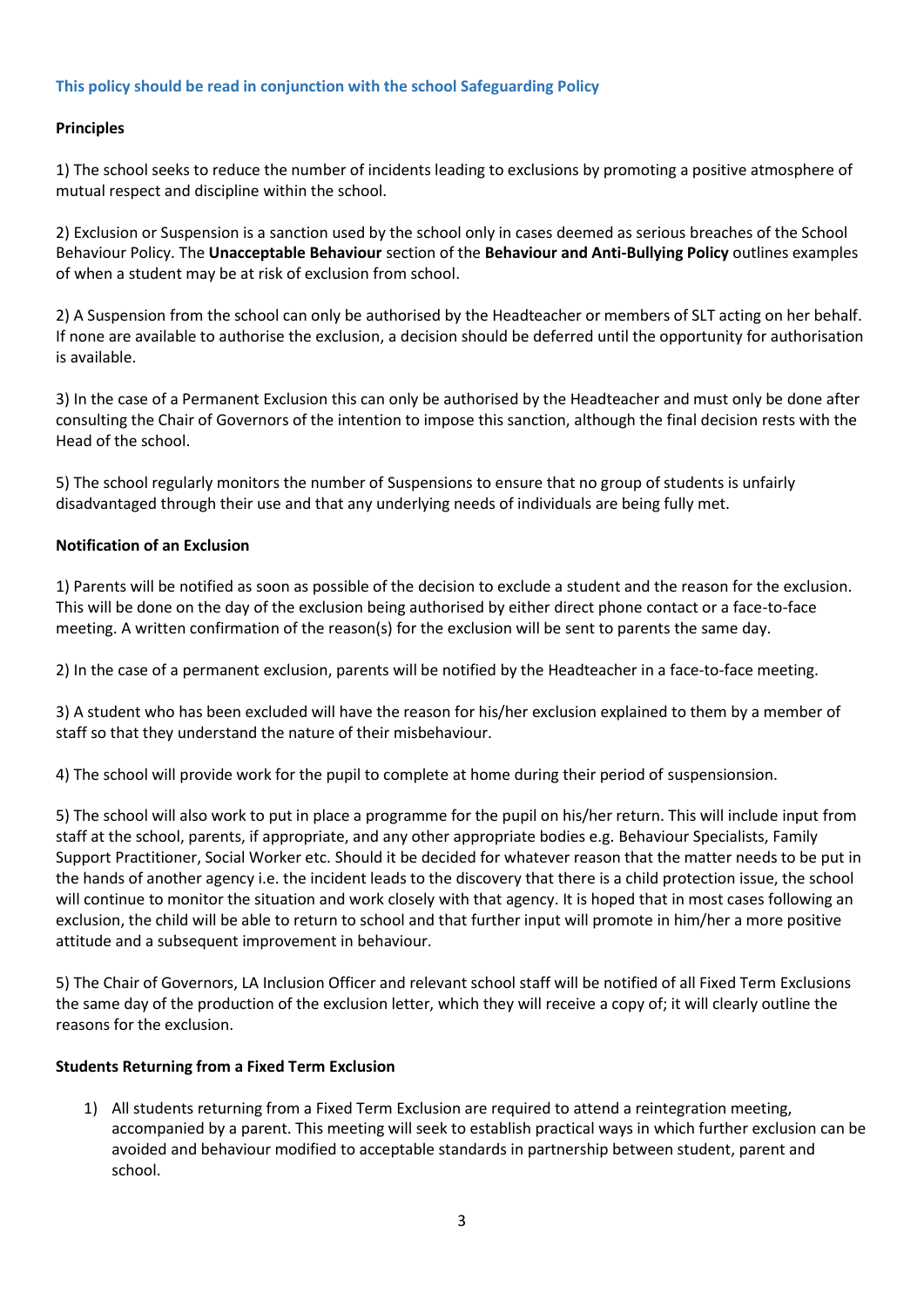# **Permanent Exclusions**

A school will usually only permanently exclude a child as a last resort, after trying to improve the child's behaviour through other means. However, there are exceptional circumstances in which a Headteacher may decide to permanently exclude a pupil because of ongoing issues or for a 'one-off', serious incident.

If your child has been permanently excluded, be aware that:

- the school's governing body is required to review the Head's decision and you may meet with them to explain your views on the exclusion
- if the governing body confirms the exclusion, you can appeal to an independent appeal panel organised by the local authority
- the school must explain in a letter how to lodge an appeal
- the local authority must provide full-time education from the sixth day of a permanent exclusion

#### **Appeals**

All correspondence regarding an exclusion from the school will inform parents of their right to appeal to the Governing Body against the decision to exclude. This procedure is clearly set out in the statutory guidance. The person who should be contacted to initiate an appeal is the Clerk to the Governors.

# **Relationship to other school policies**

The Exclusion Policy should be read in tandem with the school's **Behaviour and Anti-Bullying Policy** as well as other relevant school policies, particularly the **Special Educational Needs and Disabilities Policy** and the **Equality Policy**.

#### **Monitoring and Review**

- 1) The impact of this policy will be reviewed by the Full Governing Body.
- 2) The Headteacher will provide the Governing Body with data within the Head's report for each termly Full Governing Body meeting.
- 3) The policy and procedures will be reviewed and amended in the light of such evaluation and in consultation with representatives of all key stakeholders.

# **Further Information and Supporting Links**

- *The School Discipline* (Pupil Exclusions and Reviews) (England) Regulations 2012: **<http://www.legislation.gov.uk/uksi/2012/1033/made>**
- Dept of Education <https://www.gov.uk/government/publications/school-exclusion>
- Suffolk County Council advice:
- **[https://www.suffolk.gov.uk/children-families-and-learning/schools/pupil-attendance-and](https://www.suffolk.gov.uk/children-families-and-learning/schools/pupil-attendance-and-welfare/exclusions-from-school/#:~:text=Fixed%2Dterm%20exclusion,work%20to%20complete%20and%20return)[welfare/exclusions-from-school/](https://www.suffolk.gov.uk/children-families-and-learning/schools/pupil-attendance-and-welfare/exclusions-from-school/#:~:text=Fixed%2Dterm%20exclusion,work%20to%20complete%20and%20return)**
- St. Felix RC Primary School's current policies: **<http://www.stfelixhaverhill.com/all-about-us/policies/>**